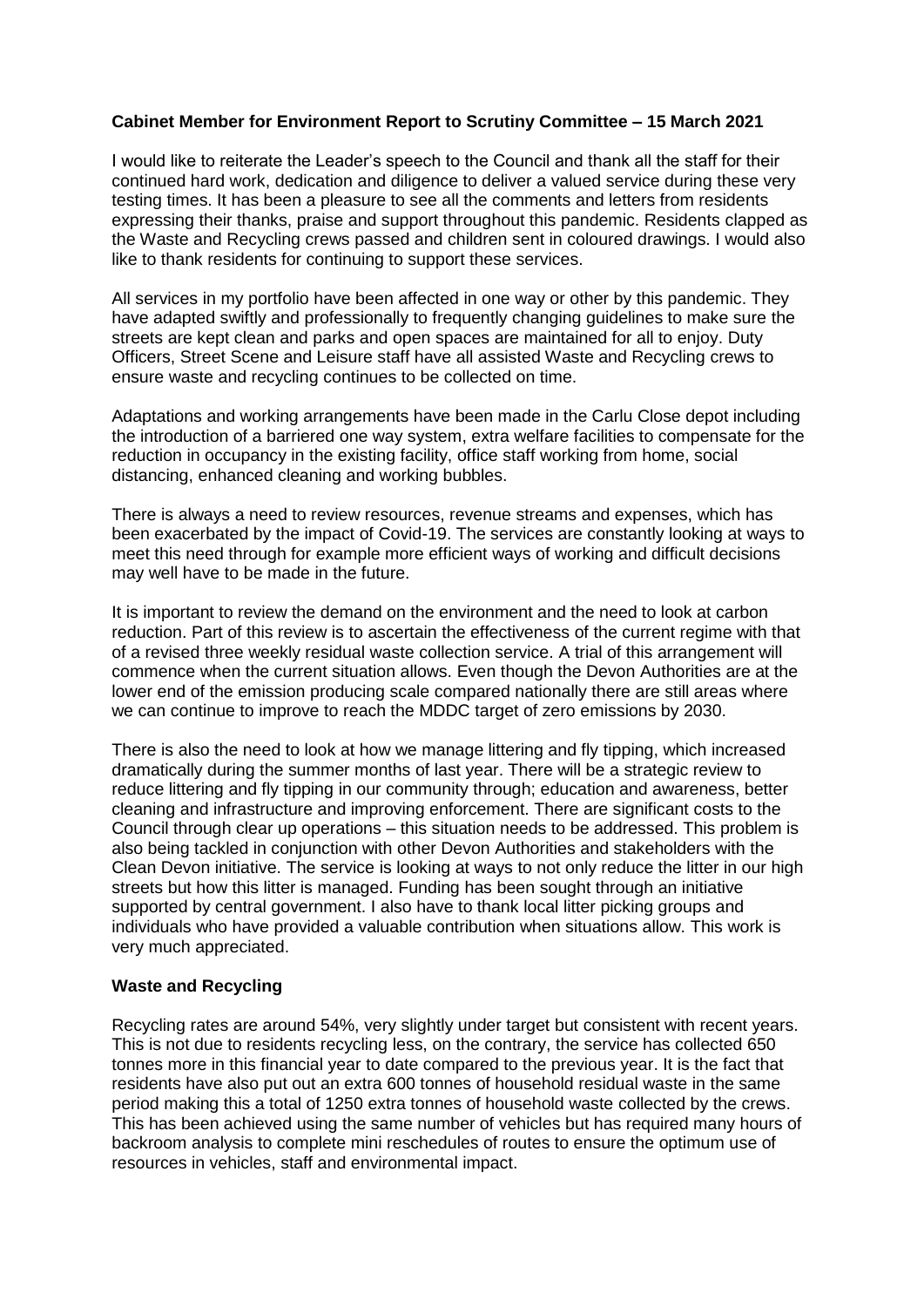Food and garden waste is up by 12%, while card and glass are still 18% up. Due to the suspension of textile collections last year tonnages are down along with paper, which is reducing year on year following the national trend.

Cabinet gave authority in December for a three weekly residual waste collection trial to take place in Mid Devon once the current government restrictions have eased in order to ascertain the impact of the revised waste collection frequency in an urban and rural area of the district. The trial would run for a minimum of three months and would analyse the views of the various demographics that live in these areas to understand the impact. It would also monitor the impact on waste and recycling collections to see if this would focus residents to look at how/what is put out for collections and revert food and dry recycling to the appropriate receptacle, while reducing the amount of residual waste put out.

The service introduced Small WEEE collections from the kerbside in September to the already significant portfolio of recycled materials. Residents can now put out for collection small electrical items such as toasters and kettles. This will reduce the number of trips to the recycling centres by residents and reduce the electrical appliances that had previously been added to the residual waste. Over 14 tonnes has been collected so far including 2 tonnes in the last month.

The Council has increased the number of garden waste customers by a 1000 to over 11000 for its collection service. Letters for garden waste customers have been reduced from three to two. Missed collections have continued to remain consistently low below the annual target of 0.03%, this reduces the amount of administration involved in organising return visits; has a positive effect on customer satisfaction and eliminates the environmental impact an additional journey to collect the waste would produce.

#### **Street Scene**

Grounds Maintenance and Street Cleansing now work together from the same office and yard with skills and knowledge shared across these two services. The 2020 WYG consultancy report stated that; 'Our assessment is that the in-house is delivering fair / good value for grounds maintenance services as well as a good quality of service.' They said 'We found the maintenance of grass verges and opens space areas to be to a high standard with common obstacles such as trees well strimmed around at the base. Several flower and shrub displays were also observed, such as on roundabouts, and looked very attractive.' They wrote of the Street Cleansing service, 'In the town centre we noted clean channels and an absence of litter and detritus, even late in the afternoon. The standard of cleansing for traffic islands is at a high level, which we rarely see.' The service adopted less intensive, more environmentally friendly maintenance in areas of Tiverton and Cullompton

There has been an increased working partnership with Community Groups who are maintaining land owned by MDDC and closer working relationships with Town and Parish Councils on shared areas of interest including bedding displays and bin provision.

We have to thank the continuing support of the volunteer litter picking groups and individuals who have strived to help reduce, when permitted, the increased littering that is evident.

Following the successful trial of dual bins in the town centres funding has been sought through WRAP to sit recycling bins alongside the existing litter bins and increase the number of bins in areas of higher footfall to capture 'recycling on the go' e.g. coffee cups, tinned soft drinks and plastic drinking bottles.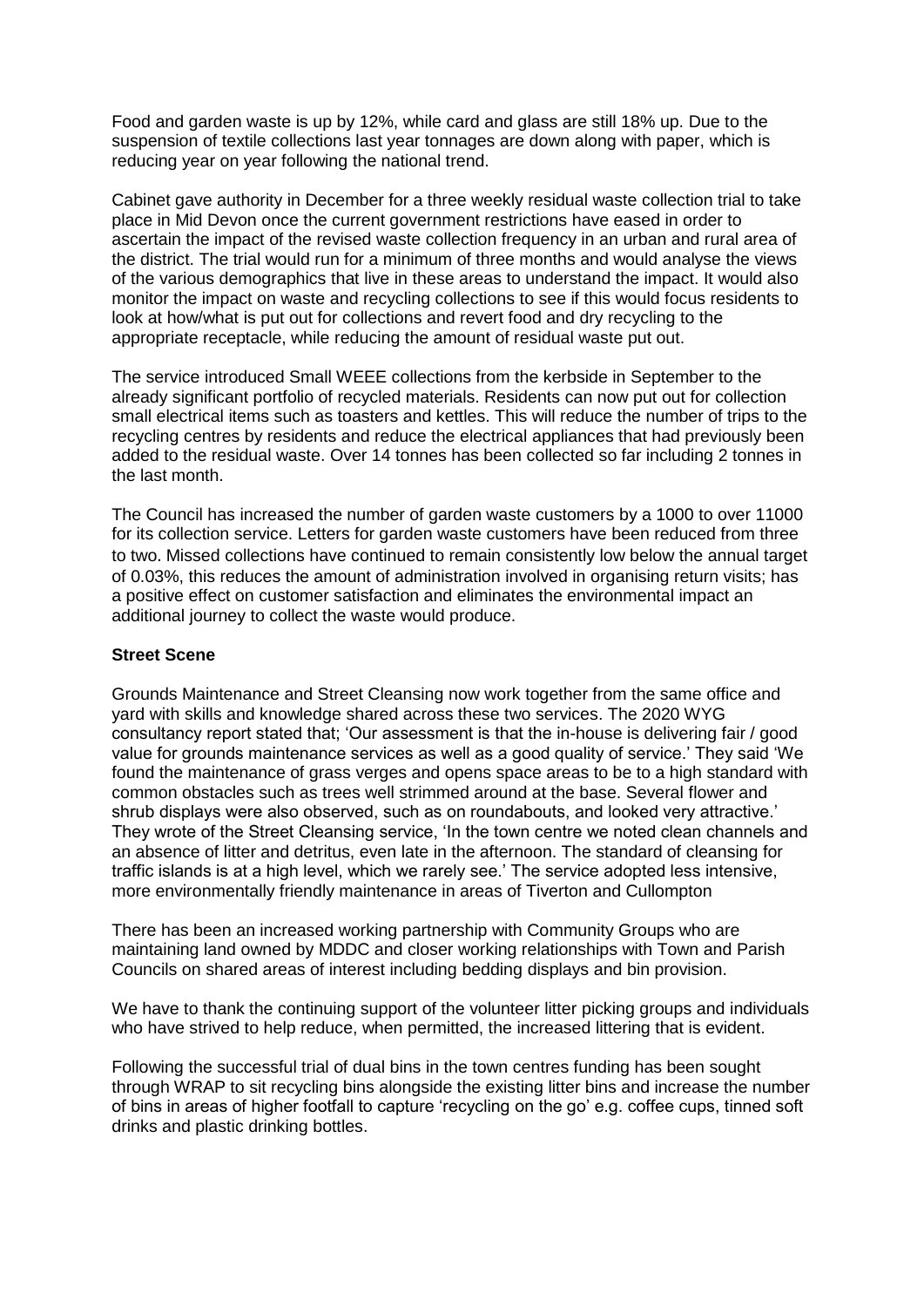# **Parking and District Officers**

There have been a number of areas the service has been looking at in recent months including;

- Encouraged pay by phone in car parks
- Setting staff up on parking software to view warrants
- Reducing the number of letters for parking infringements
- PCN envelopes are now recyclable
- Working more closely with the Clean Devon initiative (part of an enforcement working group) to look at ways of combating littering and fly tipping in the County primarily through education and if this does not work, enforcement
- District Officers have been working closely with the Recycling Officer to monitor waste put out early and whether residents are recycling at all to; increase recycling rates, reduce black sack waste, reduce service costs, which will help minimise the impact on the environment

In March 2020 the Street Scene and Education and enforcement policies were updated and formally adopted. The following changes were approved:

- To increase in fixed penalty notices (FPNs) from £200 to £400
- To adopt the Littering from Vehicles Regulations 2018

• To adopt amended Abandoned Vehicle Policy which will enable the District Officers to investigate vehicles within 'open air'

The Public Spaces Protection Order (PSPO) was put to members in October but due to some outstanding queries officers have now prepared and are working to a project timeline for the PSPO to go to Cabinet in May to then go out to public consultation (if necessary) and then back through the committees to approve the Second Revised Draft PSPO.

Cabinet members gave Crediton, Cullompton and Tiverton towns a free 2 hour parking session within the daytime charging period Monday – Saturday between 1st August – 30st September to boost footfall and enhance trade in the market towns after the lockdown due to COVID-19. They also gave the towns' free parking on Saturday and Sunday throughout December 2020 to encourage a return to the town centres following the emergence from Covid-19 restrictions.

# **Transport**

Mid Devon are now into the second year of the partnership with Specialist Fleet Services Ltd (SFS) to continue to provide the provision and maintenance of around 210 vehicles. MDDC no longer need to purchase vehicles outright, which is better value for money and provides a closer working relationship to ensure vehicles remain on the road and ensures breakdowns are dealt with in a timely manner.

The recycling fleet have been replaced in recent months with bespoke state of the art kerbside sort Romaquip vehicles procured in conjunction with SFS. These new vehicles have been adapted to carry the products we want including larger stillage's to increase the volume of cardboard picked up compared to paper which has decreased in size due to the recycling habits of the general public. This has resulted in fewer trips as the collection of dry recycling materials is better balanced with these stillage's.

# **Utilising Community Payback Service Users in the District**

The key to its success, is that we can provide a sustainable stream of projects for the service users to complete. DDCCRC will provide Community Payback services across the district for